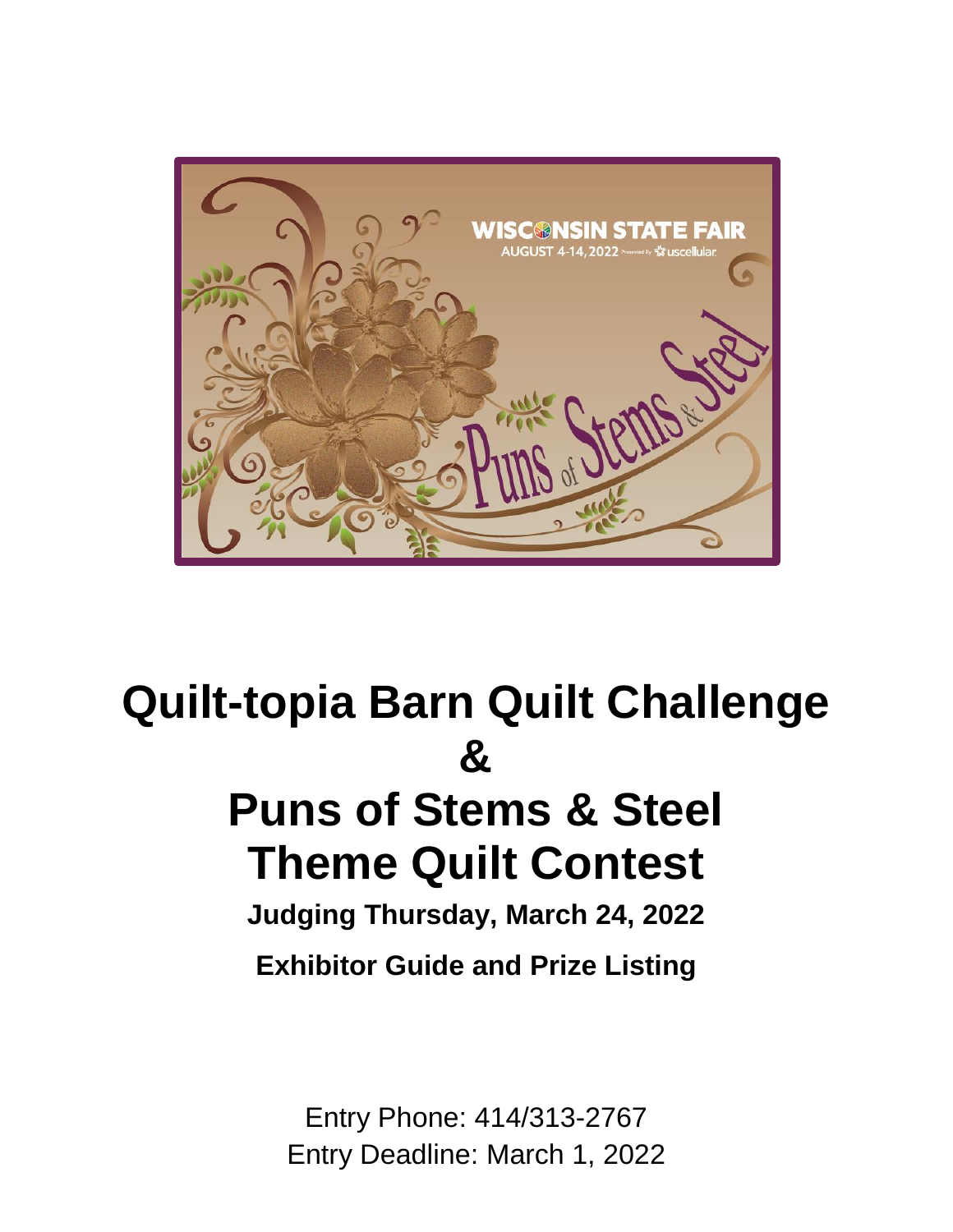

# **Quilt-topia Barn Quilt Challenge & Puns of Stems & Steel Theme Quilt Contest**

## **Drop-off and Entry Deadline March 1, 2022 Judging Date: March 24, 2022**

Sew gather your fabric, needle and thread; measure twice, cut once and bind your Puns of Stems & Steel creativity for these two special quilt competitions! Because…every quilter has a masterpiece within.

No entry fee required to enter the two contests – just fill out the entry form, W-9 and submit your quilt squares by the March 1, 2022 deadline.

### **Good Luck and Hoppy Tails to you!**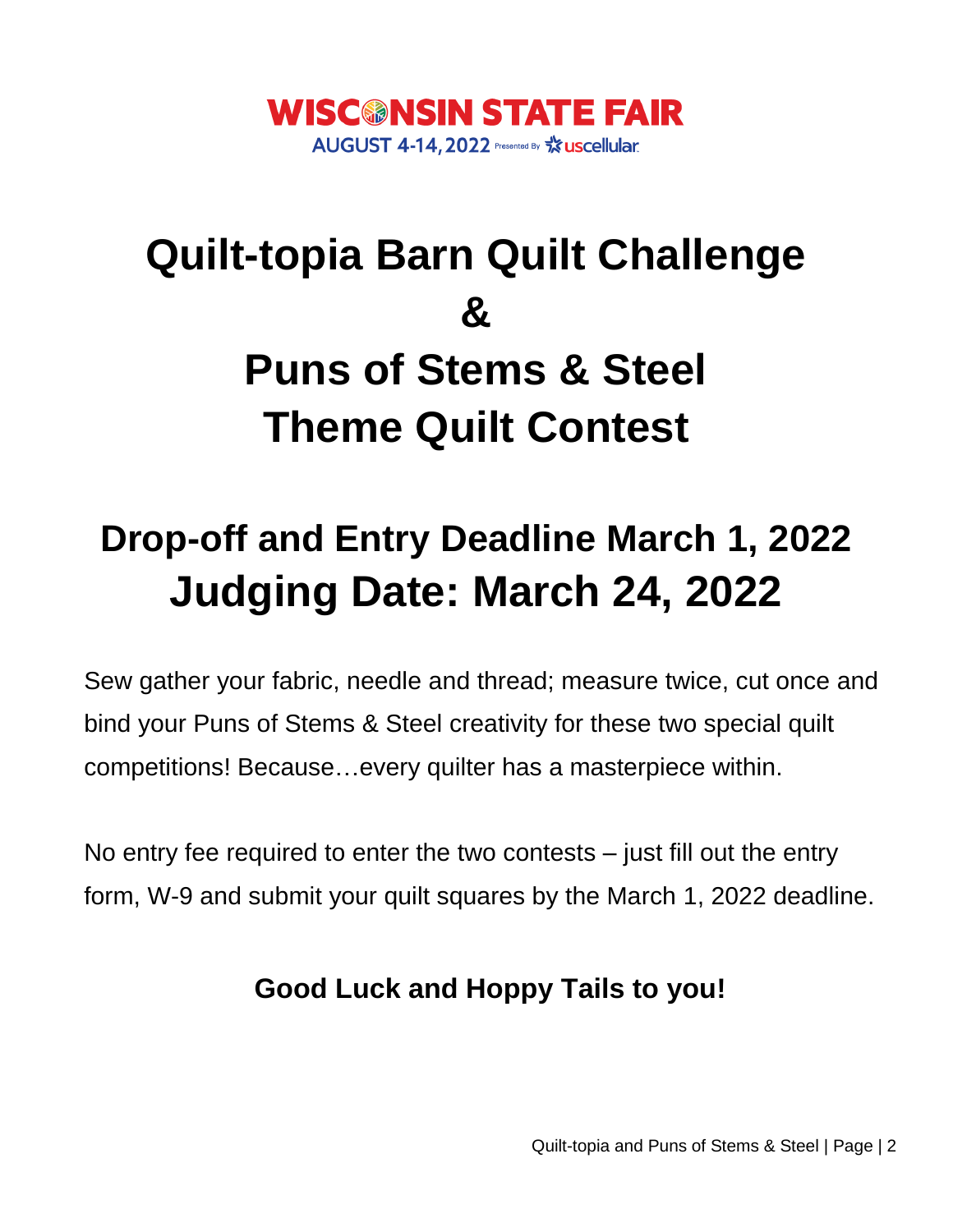### **Quilt-Topia Barn Quilt Challenge**

**Division 104 Class # 001 2022 Theme: Puns of Stems & Steel**

What do you call a gathering of quilters? A block party! Sew join this party and bring your stunning quilt square entry that will stop Fair guests in their tracks. Seam interested? The winning quilt will be reproduced as digital art by our Graphic Arts Department and proudly displayed on the south side of the Swine Barn at Wisconsin State Fair.

#### **Prizes:**

 st Place - \$50.00 2<sup>nd</sup> Place - \$35.00 rd Place - \$25.00 th Place - \$15.00

#### **Contest Details:**

- **This is a competition for amateurs** (one who quilts for personal reasons, with no monetary compensation from any related source). Commercial enterprises, businesses or quilting professionals are not eligible to enter.
- Only one square block with backing, batting and binding should be submitted.
- The finished square should be no smaller than 12" x 12" and no larger than 18" x 18".
- The finished square can be quilted or tied.
- The finished square should be pieced, not appliqued.
- The finished square should be made with solid fabrics.
- The finished square can be hand-sewn or machine-sewn.
- Entry must be completed by the exhibitor.
- Entry must be family-friendly.
- The finished square must be a square (not a diamond).
- The finished square must be made after January 1, 2022.
- Judging will take place on March 24, 2022 at 10:00 am in the Tommy G. Thompson Youth Center at Wisconsin State Fair Park.
- Judging is not open to the public. Check website for any updates.

#### **Entry Deadline (must be postmarked by this date): March 1, 2022**

All quilt squares must be mailed along with quilt entry form and W-9 to:

Wisconsin State Fair c/o Quilt-topia Barn Quilt Challenge 640 S 84 St West Allis WI 53214

#### **Score Card for Quilt-topia Barn Quilt Challenge**

| <b>TOTAL</b>          | 100 |
|-----------------------|-----|
| Craftsmanship         | 25  |
| Creativity            | 35  |
| <b>Overall Design</b> |     |

#### **Class #**

001. Quilt-topia Barn Quilt Challenge

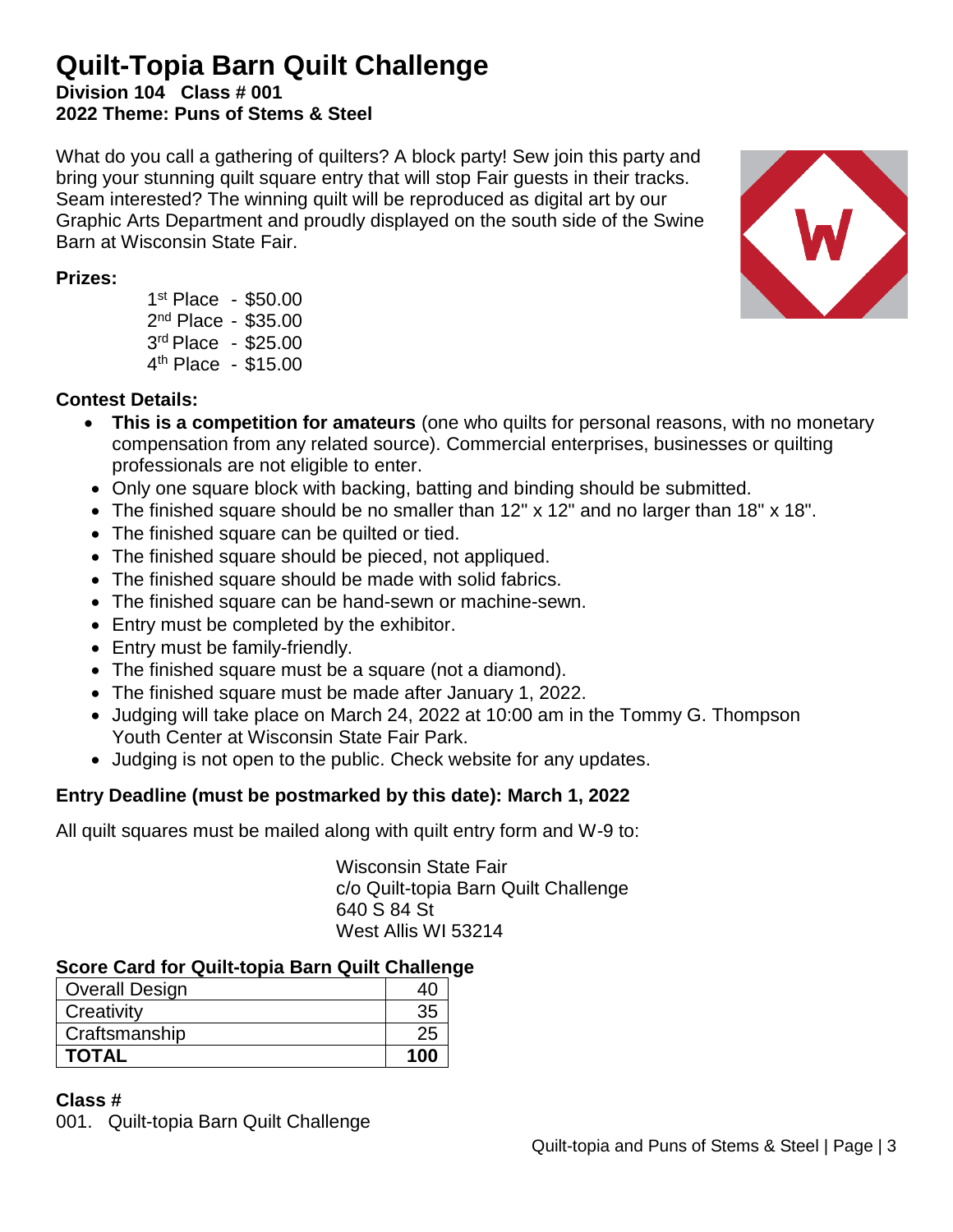#### **NEW for 2022! Puns of Stems & Steel Theme Quilt Contest Division 104 Class # 002**

Quilts in this special competition will be evaluated on their ability to convey the theme, *Puns of Stems & Steel*, rather than excellence in performing a technique.

- 1. Start with a traditional tulip-inspired block. Any fabric, color or size. It can be part of the background, a focal point, or a design element creating a focal point.
- 2. Because you're sew fun, change it up and have pun with it! A traditional tulip block must be identifiable, (this includes variations of the traditional tulip block). Feel free to add more fabric but stay within the size limits (below).
- 3. Time to quilt (any method will do, as long as you do it yourself).
- 4. Next, add some surface design (paints, dyes, markers, crayons, etc.). Use any method or product, as long as it doesn't smear after it is dry.
- 5. Embellishments (buttons, bows, beads, yarns & other fluffy stuff) are encouraged.
- 6. **Write a brief paragraph** (called an artist's statement) on a 3" x 5" notecard explaining your quilt block inspiration. This is required for the judges, so tell them how creative you are! Do not put your name on the card. Attach the notecard to the quilt with a safety pin.

#### **Prizes:**

1 st Place - \$50.00 2<sup>nd</sup> Place - \$35.00 3 rd Place - \$25.00 4<sup>th</sup> Place - \$15.00

Winning quilt blocks are awarded ribbons plus cash prizes, and will be displayed prominently during the 2022 Fair in Grand Champion Hall.

#### **Contest Details:**

- **This is a competition for amateurs** (one who quilts for personal reasons, with no monetary compensation from any related source). Commercial enterprises, businesses or quilting professionals are not eligible to enter.
- Only one block per person should be submitted.
- The finished block must be no smaller than 12" x 12" and no larger than 18" x 18".
- The finished block must have 3 layers (top, batting, and backing).
- The finished block must be tied or quilted by exhibitor, using any method.
- The Tulip block should be pieced (not appliqued) using any fabrics.
- Additional fabrics are allowed.
- Additional embellishments are allowed.
- Surface design products include paint, dye, marker, pencil, crayon, pen, etc.
- Surface design can be appliqued, as long as the tulip is recognizable.
- There must be at least some embellishments attached to the front of the quilt.
- The block must be finished (binding or facing) using any method.
- Entry must be completed exclusively by the exhibitor.
- Entry must be family-friendly.
- The finished block must be made after January 1, 2022.